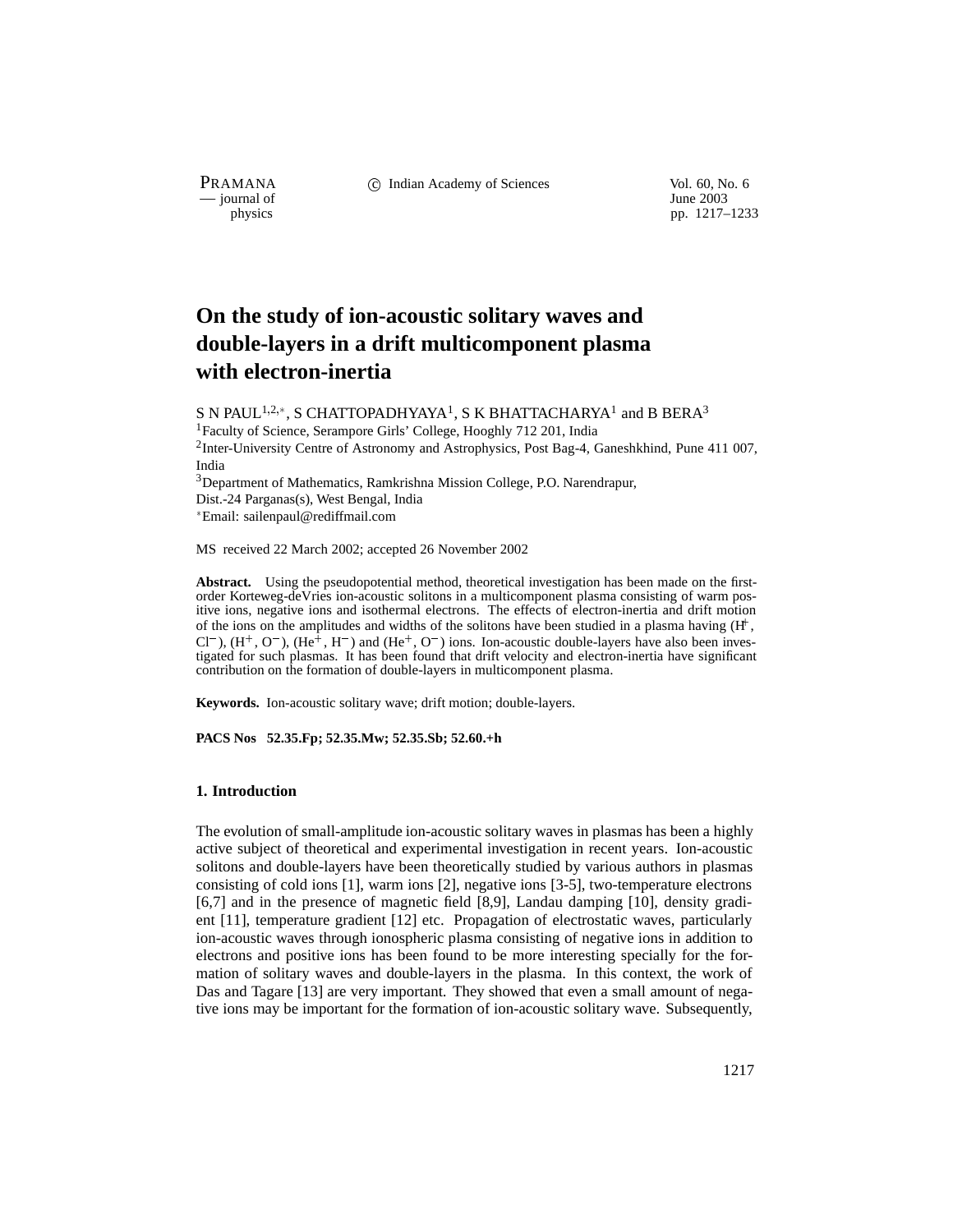other authors [14–18] considered the effect of negative ions in the plasma and discussed the excitation of solitary wave and double-layer in the plasma. In a negative-ion plasma, compressive and rarefactive solitons are observed.

Drift motion of the ions also plays an important role for the existence of ion-acoustic solitary waves. Recently Chattopadhyaya *et al* [19] found that drift motion of the ions have significant contribution on the excitation of ion-acoustic solitary wave and doublelayers in a negative-ion plasma.

The effect of electron-inertia on small-amplitude ion-acoustic soliton has not been widely discussed except by a few authors [20–23]. Khuel and Zhang [24] have studied the effect of ion-drift on small-amplitude ion-acoustic soilton considering the electroninertia in the plasma. They have shown that ion-acoustic soliton solutions exist only if ion-drift velocity is less than the electron thermal velocity. However, the contribution of both the electron-inertia and drift motion has not been critically studied for the ion-acoustic solitons and double-layers in multicomponent plasma consisting of electrons, positive ions and negative ions.

In the present paper, we intend to study the characteristics of ion-acoustic solitons and double-layers in a plasma having different types of positive ions and negative ions using pseudopotential method. The effects of drift motion of the ions and the electron-inertia have also been taken into consideration in our present study. We obtain the critical values of ionic temperatures for the existence of solitary wave in the plasma with different values of stream velocities of ions. The profiles of the first-order K-dV soliton and higher order mK-dV soliton and also of double-layers have been drawn for the multicomponent plasma having (H<sup>+</sup>, Cl<sup>-</sup>), (H<sup>+</sup>, O<sup>-</sup>), (He<sup>+</sup>, H<sup>-</sup>) and (He<sup>+</sup>, O<sup>-</sup>) ions with streaming motion of ions and also the effect of electron-inertia.

#### **2. Formulation**

We consider a three-component plasma consisting of warm isothermal electrons, positive and negative ions. We further assume that the plasma is collisionless and unmagnetised, and the electron and the ions are non-relativistic. Moreover, the electrons and ions have constant streaming velocities in the equilibrium state. We consider the electron dynamics in full detail to study the effect of electron inertia. Assuming that the usual hydrodynamic description is possible, we observe that the unidirectional fluid equations of motion governing the collisionless unmagnetised plasma can be expressed by the following equations:

For positive and negative ions:

$$
\frac{\partial n_s}{\partial t} + \frac{\partial}{\partial x}(n_s u_s) = 0 \tag{1}
$$

$$
\frac{\partial u_s}{\partial t} + u_s \frac{\partial u_s}{\partial x} + \frac{\sigma_s}{n_s} \frac{\partial p_s}{\partial x} = \frac{Q_s}{\mu_s} \frac{\partial \phi}{\partial x}
$$
(2)

$$
\frac{\partial p_s}{\partial t} + u_s \frac{\partial p_s}{\partial x} + 3 p_s \frac{\partial u_s}{\partial x} = 0
$$
\n(3)

where  $\sigma_s = T_s/T_e$ , the subscript *s* stands for positive (i) ions and negative (j) ions and  $Q_s = -1$ , *Z* for  $s = i$ , *j* and  $\mu_s = 1$ ,  $\mu$  for  $s = i$ , *j*.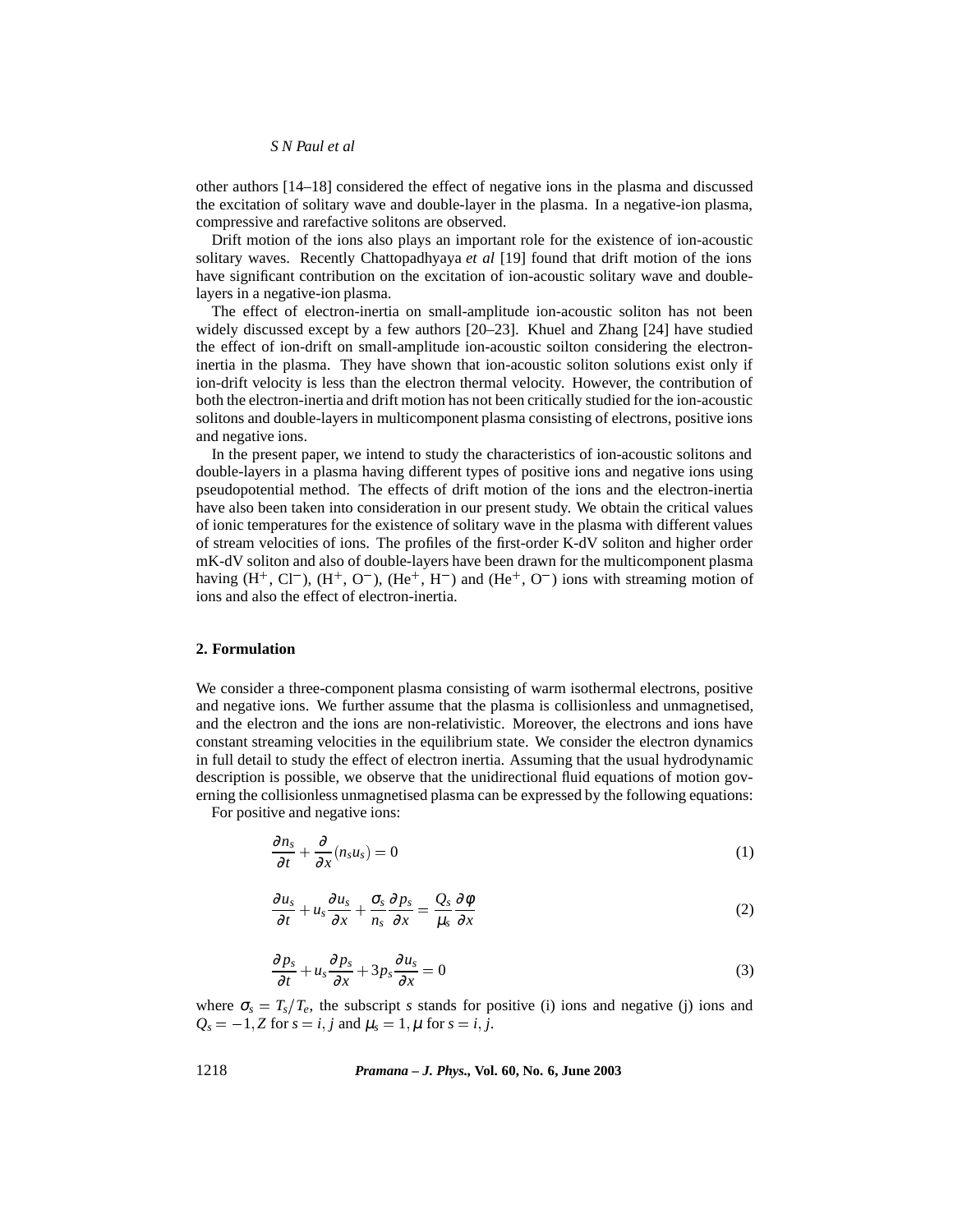For electron:

$$
\frac{\partial n_e}{\partial t} + \frac{\partial}{\partial x}(n_e u_e) = 0 \tag{4}
$$

$$
\frac{\partial u_e}{\partial t} + u_e \frac{\partial u_e}{\partial x} = \frac{1}{\mu_e} \frac{\partial \phi}{\partial x} - \frac{1}{\mu_e n_e} \frac{\partial n_e}{\partial x}
$$
(5)

where  $\mu_e = m_e/m_i$ .

The Poission's equation is

$$
\frac{\partial^2 \phi}{\partial x^2} = n_e + \sum_{s=i,j} Q_s n_s. \tag{6}
$$

In these equations (eqs  $(1)$ – $(6)$ ),  $u_s$ ,  $u_e$  are the velocities of positive, negative ion and electron;  $n_s$ ,  $n_e$  their respective number densities;  $p_s$  the thermal pressures of positive and negative ions;  $m_s$ ,  $m_e$  the masses of positive, negative ion and electron,  $\phi$  the electrostatic potential and  $\sigma_s$  the temperature of positive and negative ions.

 $\sqrt{KT_e/m}$ , all the densities by the equilibrium value  $n^{(0)}$ , and the length by the Debye-In these equations we have normalised the velocities by the characteristic velocity length  $\sqrt{KT_e/4\pi e^2n^{(0)}}$  whereas the potential is normalised by  $KT_e/e$ , so that the equations appear in totally dimensionless form. Here  $K$  is the Boltzmann's constant and  $T_e$ the electron temperature. For charge neutrality condition,  $1 + Zn_j^{(0)} = n_i^{(0)}$ , where *Z* is the number of negative charges in negative ions.

We study the solitary wave solution using Sagdeev's pseudopotential approach. For this purpose we make the dependent variable depend on an independent variable  $\eta$  defined by  $\eta = x - Vt$  where *V* is the soliton velocity. In terms of  $\eta$ , eqs (1)–(6) reduce to

$$
-V\frac{\partial n_s}{\partial \eta} + \frac{\partial}{\partial x}(n_s u_s) = 0
$$
\n(7)

$$
(u_s - V)\frac{\partial u_s}{\partial \eta} + \frac{\sigma_s}{n_s} \frac{\partial p_s}{\partial \eta} = \frac{Q_s}{\mu_s} \frac{\partial \phi}{\partial x}
$$
(8)

$$
(u_s - V)\frac{\partial p_s}{\partial \eta} + 3p_s \frac{\partial u_s}{\partial \eta} = 0
$$
\n(9)

$$
-V\frac{\partial n_e}{\partial \eta} + \frac{\partial}{\partial \eta} (n_e u_e) = 0
$$
\n(10)

$$
(u_e - V)\frac{\partial u_e}{\partial \eta} = \frac{1}{\mu_e} \frac{\partial \phi}{\partial \eta} - \frac{1}{\mu_e n_e} \frac{\partial n_e}{\partial \eta}
$$
(11)

$$
\frac{\partial^2 \phi}{\partial \eta^2} = n_e + \sum_{s=i,j} Q_s n_s. \tag{12}
$$

*Pramana – J. Phys.,* **Vol. 60, No. 6, June 2003** 1219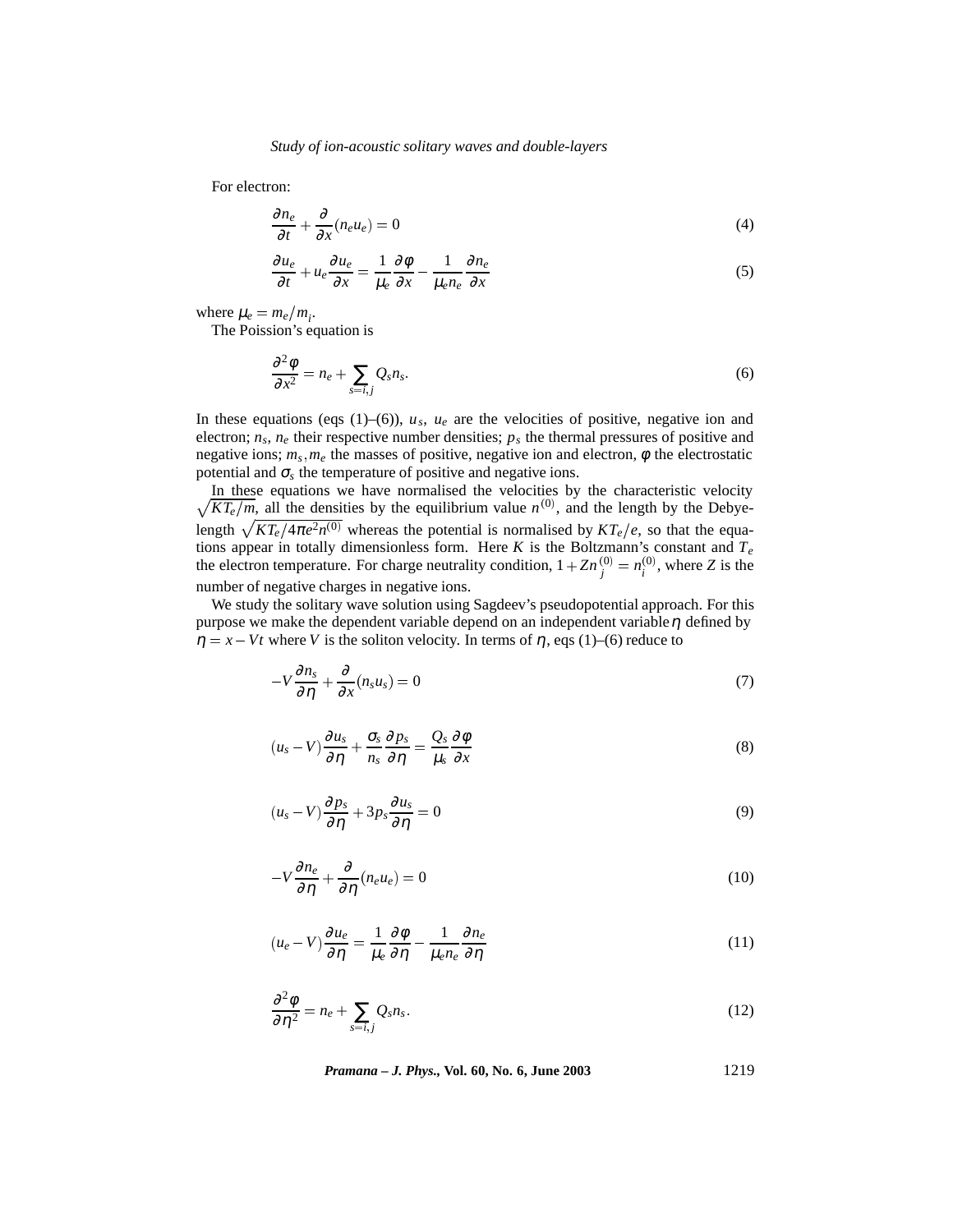Further, we assume that the basic equations are supplemented by the following boundary conditions as  $|x| \rightarrow \infty$ , i.e.,  $\eta \rightarrow \infty$ 

(i) 
$$
n_e \rightarrow 1, \phi \rightarrow 0
$$
  
\n(ii)  $n_s \rightarrow n_s^{(0)}$   
\n(iii)  $u_s \rightarrow u_s^{(0)}$   
\n(iv)  $u_e \rightarrow 0$   
\n(v)  $p_s \rightarrow p_s^{(0)}$ . (13)

Now integrating eq. (7) and using the boundary conditions (13) we get

$$
n_s = \frac{n_s^{(0)}(u_s^{(0)} - V)}{(u_s - V)}.\tag{14}
$$

Again from (9) and (8) and using (13) we get similarly

$$
p_s = \frac{p_s^0 (u_s^{(0)} - V)^3}{(u_s - V)^3}
$$
\n(15)

$$
u_s = \frac{n_s^{(0)^{3/2}}}{\sqrt{6\sigma_s p_s^{(0)}}} \left\{ (V^2 + a_{0s} + 2(Q_s/\mu_s)\phi) - \left[ (V^2 + a_{0s} + 2(Q_s/\mu_s)\phi)^2 - \frac{12\sigma_s p_s^{(0)}}{n_s^{(0)}}(u_s^{(0)} - V)^2 \right]^{1/2} \right\}^{1/2}
$$
(16)

where

$$
a_{0s} = u_s^{(0)^2} - 2Vu_s^{(0)} + \frac{3\sigma_s p_s^{(0)}}{n_s^{(0)}}.
$$
\n(17)

Integrating eq. (10) and using (13) we get

$$
n_e = \frac{V}{V - u_e}.\tag{18}
$$

Again integrating eq. (11) and using (18) and (13) we get finally

$$
\phi = \log\left(\frac{V}{V - u_e}\right) + \frac{1}{2}\mu_e[(V - u_e)^2 - V^2].
$$
\n(19)

From (19), expanding and taking the first-order term we get

$$
n_e = \frac{1}{2} [(g_1 + g_2 + 2\phi)^{1/2} - (g_1 - g_2 + 2\phi)^{1/2}]
$$
\n(20)

where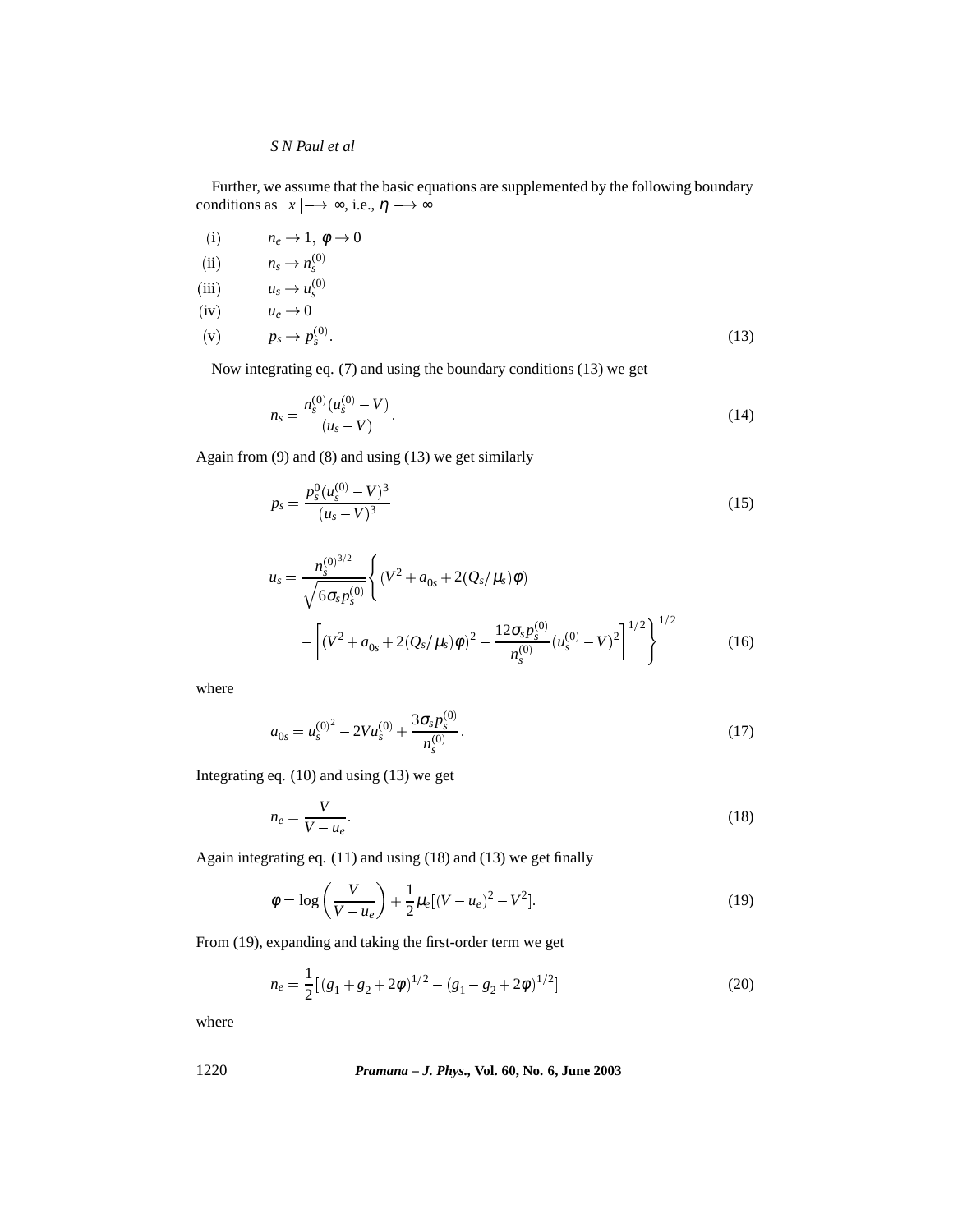$$
g_1 = 1 + \mu_e V^2
$$
,  $g_2^2 = 4\mu_e V^2$ .

Now the Sagdeev potential  $\psi$  satisfies the relation

$$
\frac{\mathrm{d}^2 \phi}{\mathrm{d} \eta^2} = -\frac{\partial \psi}{\partial \phi}.\tag{21}
$$

Again  $\psi$  can be written as the sum of three terms

$$
\psi(\phi) = \psi_e(\phi) + \psi_s(\phi) \tag{22}
$$

where *s* stands for positive (i) and negative (j) ions. From (12) we see that

$$
\psi_e(\phi) = -\int n_e \, d\phi \tag{23}
$$

and

$$
\psi_s(\phi) = -\int Q_s n_s \, d\phi \tag{24}
$$

Now from (23) and using (20) and (13) we get

$$
\Psi_e(\phi) = \frac{1}{6} \left[ \{ (g_1 + g_2)^{3/2} - (g_1 - g_2)^{3/2} \} + \{ (g_1 - g_2 + 2\phi)^{3/2} - (g_1 + g_2 + 2\phi)^{3/2} \} \right].
$$
\n(25)

Similarly from  $(24)$  by using  $(16)$ ,  $(17)$  and  $(13)$  we obtain

$$
\Psi_s(\phi) = \sum_s \frac{Q_s \mu_s n_s^{(0)^{3/2}}}{3 \sqrt{12 \sigma_s p_s^{(0)}}} \left[ \{ (b_{1s} + b_{2s})^{3/2} - (b_{1s} - b_{2s})^{3/2} \} - \left\{ \left( b_{1s} + b_{2s} + \frac{2Q_s}{\mu_s} \phi \right)^{3/2} - \left( b_{1s} - b_{2s} + \frac{2Q_s}{\mu_s} \phi \right)^{3/2} \right\} \right]
$$
(26)

where

$$
b_{1s} = V^2 + \sum_{s} a_{0s}
$$
  
\n
$$
b_{2s} = \sum_{s} \frac{12\sigma_s p_s}{n_s^{(0)}(V - u_s^{(0)})^2}.
$$
\n(27)

Thus we get finally from (22) by using (25) and (26)

$$
\psi(\phi) = A + F(\phi) \tag{28}
$$

where,

$$
A = \frac{1}{6} \left[ (g_1 + g_2)^{3/2} - (g_1 - g_2)^{3/2} + \sum_{s} \frac{Q_s \mu_s n_s^{(0)^{3/2}}}{\sqrt{3 \sigma_s p_s^{(0)}}} \{ (b_{1s} + b_{2s})^{3/2} - (b_{1s} - b_{2s})^{3/2} \} \right]
$$
(29)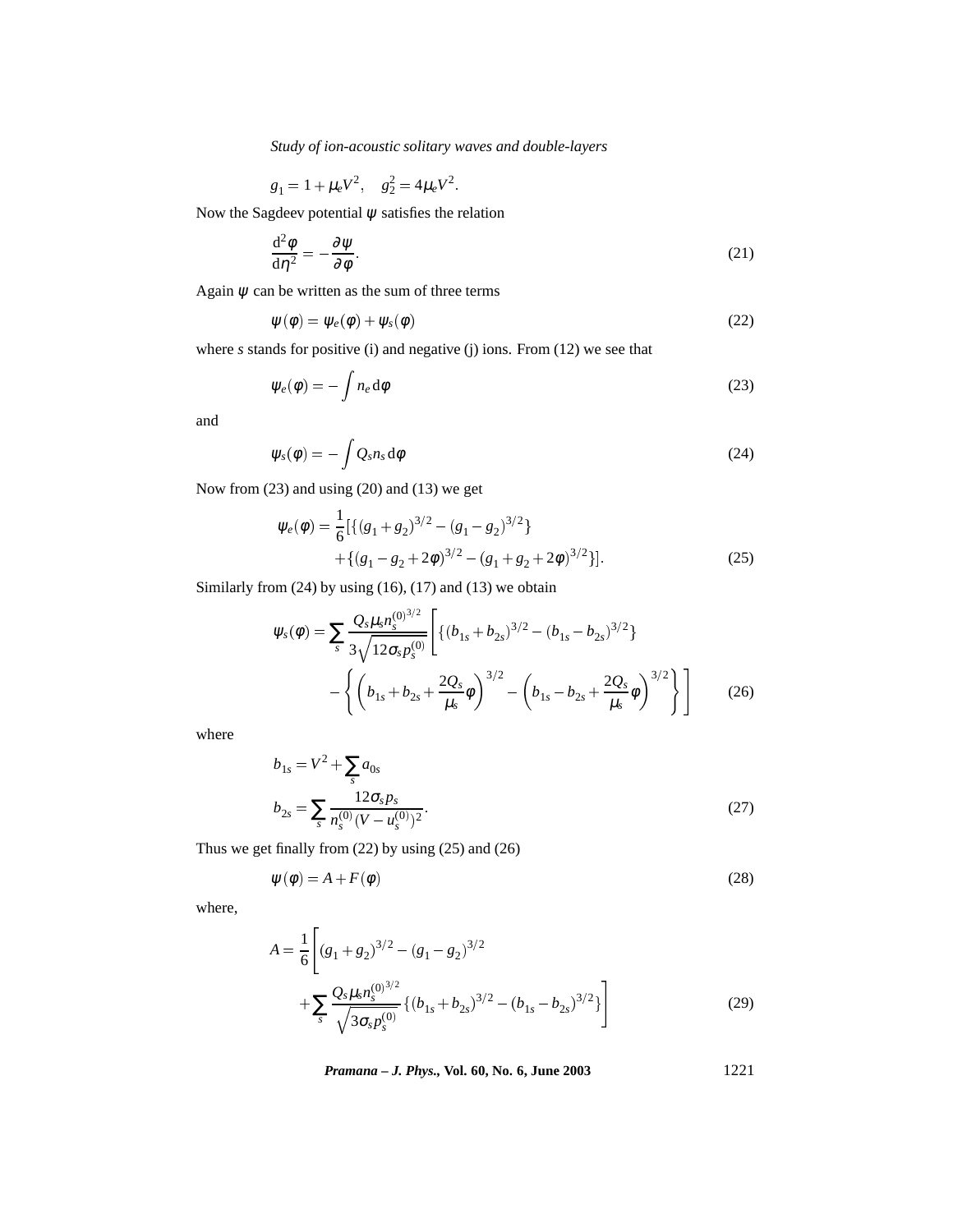and

$$
F(\phi) = \frac{1}{6} \left[ (g_1 - g_2 + 2\phi)^{3/2} - (g_1 + g_2 + 2\phi)^{3/2} + \sum_{s} \frac{2Q_s\mu_s n_s^{(0)^{3/2}}}{\sqrt{12\sigma_s p_s^{(0)}}} \left\{ \left( b_{1s} - b_{2s} + \frac{2Q_s}{\mu_s} \phi \right)^{3/2} - (b_{1s} + b_{2s})^{3/2} + \frac{2Q_s}{\mu_s} \phi \right)^{3/2} \right\} \right].
$$
\n(30)

#### **3. Ion-acoustic soliton**

## (a) *Conditions for the existence of soliton solution*

The form of the pseudopotential  $\psi$  would determine whether a soliton-like solution of eq. (22) will exist or not. The condition for existence of soliton solution is

$$
\left. \frac{\mathrm{d}\psi}{\mathrm{d}\phi^2} \right|_{\phi=0} < 0 \tag{31}
$$

or

$$
[(g_1 + g_2)^{1/2} - (g_1 - g_2)^{-1/2}] + \sum_s \frac{Q_s^3 n_s^{(0)^{3/2}}}{\mu_s (3\sigma_s p_s^{(0)})^{1/2}} \times [(b_{1s} + b_{2s})^{-1/2} - (b_{1s} - b_{2s})^{-1/2}] < 0.
$$

This is the condition for the existence of a potential well. Another condition is

$$
\psi(\phi_c) \ge 0 \tag{32}
$$

where

$$
\phi_c = \min(\phi_{c_1}, \phi_{c_2}, \phi_{c_3}, \phi_{c_4}).
$$
\n(33)

Again from (28) it is apparent that  $\psi$  becomes complex if the following inequalities are satisfied:

$$
g_1 - g_2 + 2\phi < 0 \tag{34}
$$

$$
g_1 + g_2 + 2\phi < 0 \tag{35}
$$

$$
b_{1s} - b_{2s} + \sum_{s} \frac{2Q_s}{\mu_s} \phi < 0 \tag{36}
$$

and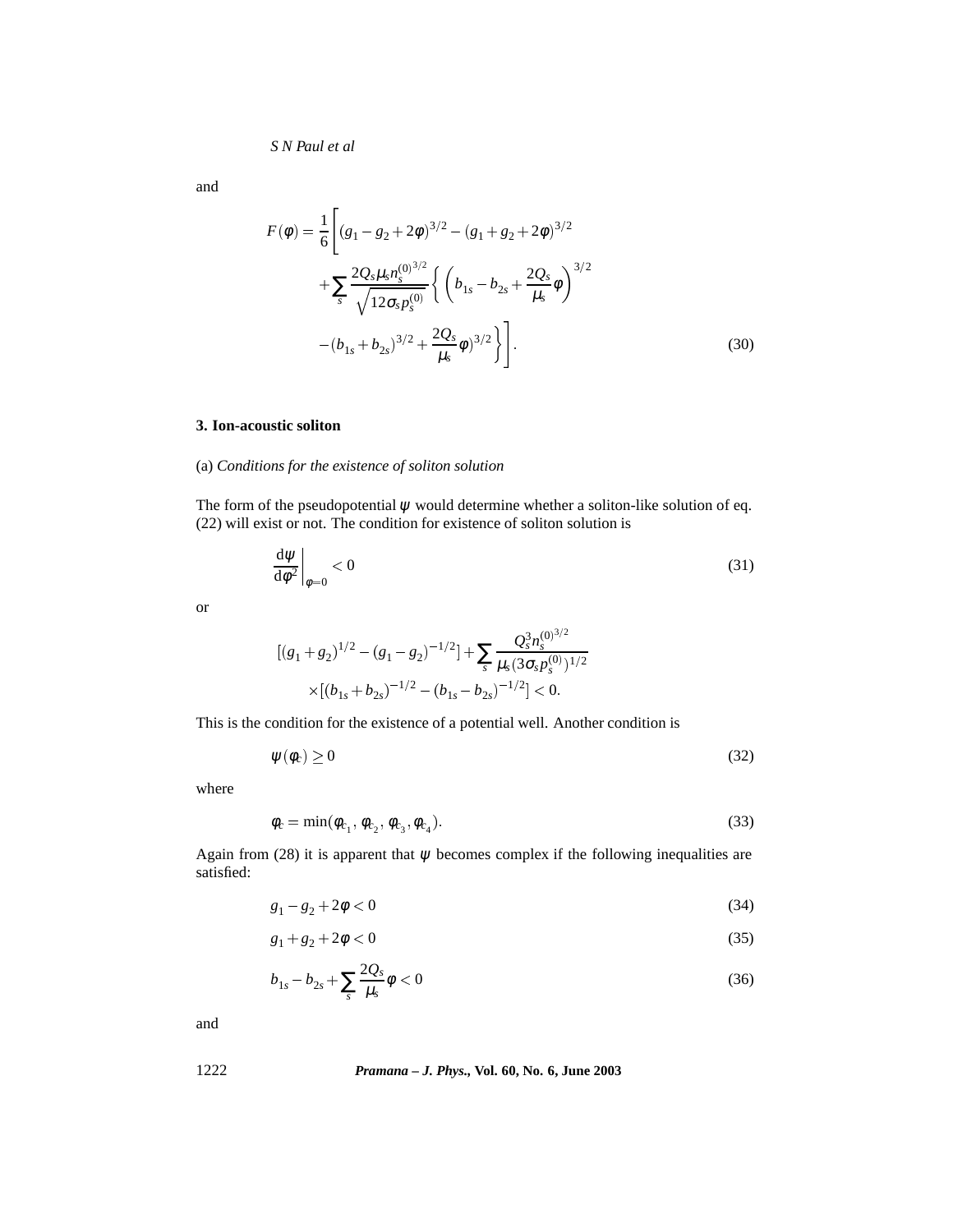$$
b_{1s} + b_{2s} + \sum_{s} \frac{2Q_s}{\mu_s} \phi < 0. \tag{37}
$$

From (34) and (35) we get successively

$$
\phi_{c_2} = \phi < -\frac{1}{2}(g_1 - g_2) \tag{38}
$$

and

$$
\phi_{c_1} = \phi < -\frac{1}{2}(g_1 + g_2). \tag{39}
$$

Also from (36) and (37) we get similarly

$$
\phi_{c_4} = \phi < -\sum_{s} \frac{\mu_s}{2Q_s} (b_{1s} - b_{2s}) \tag{40}
$$

and

$$
\phi_{c_3} = \phi < -\sum_{s} \frac{\mu_s}{2Q_s} (b_{1s} + b_{2s}).\tag{41}
$$

From (31) the existence of soliton solution, there are some critical values of negativeion density  $(n_{ic})$  and ionic temperatures  $(\sigma_c)$  which may be obtained from the following equations:

$$
A_3 n_{jc}^3 + A_2 n_{jc}^2 + A_1 n_{jc} + A_0 = 0
$$
\n(42)

$$
B_2 \sigma_c^2 + B_1 \sigma_c + B_0 = 0 \tag{43}
$$

where

$$
A_0 = 3\sigma\mu \left[ \frac{V\mu_e^{1/2}}{1 - V^2\mu_e} \{ 3\sigma - (V - u_i^{(0)})^2 - 1 \} \right]
$$
  
\n
$$
A_1 = \mu (V - u_j^{(0)})^2 + \frac{V\mu_e^{1/2}}{1 - V^2\mu_e} [\mu (V - u_j^{(0)})^2 \{ (V - u_i^{(0)})^2 - 3\sigma \}
$$
  
\n
$$
-3\sigma\mu Z \{ (V - u_i^{(0)})^2 + 2 \} ]
$$
  
\n
$$
A_2 = Z^2 [(V - u_i^{(0)})^2 - 3\sigma(\mu + 1)] + \mu Z (V - u_j^{(0)})^2
$$
  
\n
$$
\times \left[ 2 + (V - u_i^{(0)})^2 \left( \frac{V\mu_e^{1/2}}{1 - V^2\mu_e} \right) \right]
$$
  
\n
$$
A_3 = Z^2 [\mu (V - u_j^{(0)})^2 + Z(V - u_i^{(0)})^2]
$$

and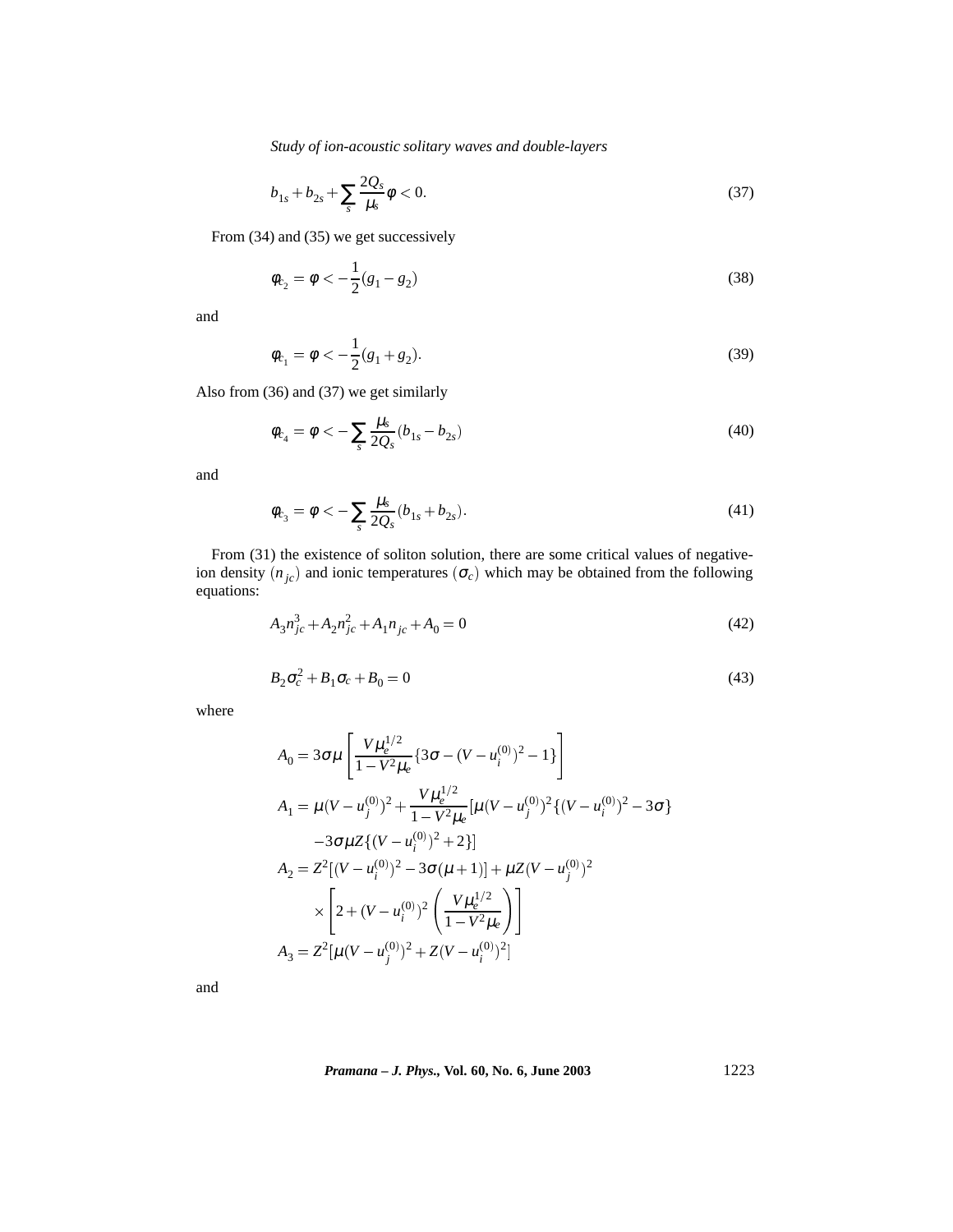$$
B_0 = Z^2 \left[ \mu (V - u_j^{(0)})^2 + Z(V - u_i^{(0)})^2 \right] n_j^{(0)^3}
$$
  
+
$$
Z \left[ Z(V - u_i^{(0)})^2 + 2\mu (V - u_j^{(0)})^2 + \mu (V - u_j^{(0)})^2 \right]
$$
  

$$
\times (V - u_i^{(0)})^2 \left( \frac{V \mu_e^{1/2}}{1 - V^2 \mu_e} \right) n_j^{(0)^2}
$$
  
+
$$
\mu (V - u_j^{(0)})^2 \left[ 1 + (V - u_j^{(0)})^2 (V - u_i^{(0)})^2 \left( \frac{V \mu_e^{1/2}}{1 - V^2 \mu_e} \right) n_j^{(0)}
$$
  

$$
B_1 = -3 \left[ (\mu + 1) Z^2 n_j^{(0)^2} + \mu \{ Z(V - u_i^{(0)})^2 + (V - u_j^{(0)})^2 + 2Z \} \right]
$$
  

$$
\times \left( \frac{V \mu_e^{1/2}}{1 - V^2 \mu_e} \right) n_j^{(0)} + \mu \left\{ 1 + (V - u_i^{(0)})^2 \cdot \left( \frac{V \mu_e^{1/2}}{1 - V^2 \mu_e} \right) \right\}
$$
  

$$
B_2 = 9 \mu \left( \frac{V \mu_e^{1/2}}{1 - V^2 \mu_e} \right).
$$

## (b) *K-dV soliton and mK-dV soliton*

For not so large amplitude waves we assume  $\phi$  < 1. Therefore, an analytical solution of eq. (21) for the ion-acoustic soliton can be obtained by expanding  $\frac{\partial \psi}{\partial \phi}$  in terms of  $\phi$ . After some calculation and using boundary condition we get from (21),

$$
\frac{\mathrm{d}^2 \phi}{\mathrm{d}\eta^2} = P_1 \phi - P_2 \phi^2 + P_3 \phi^3 + \cdots \tag{44}
$$

where

$$
P_1 = \frac{1}{2} \left[ (h_1^{-1/2} - h_2^{-1/2}) + \sum_s \frac{Q_s^3 n_s^{(0)^{3/2}}}{\mu_s (3 \sigma_s p_s^{(0)})^{1/2}} (h_3^{-1/2} - h_4^{-1/2}) \right]
$$
  
\n
$$
P_2 = \frac{1}{2} \left[ (h_1^{-3/2} - h_2^{-3/2}) + \sum_s \frac{Q_s^4 n_s^{(0)^{3/2}}}{\mu_s (3 \sigma_s p_s^{(0)})^{1/2}} (h_3^{-3/2} - h_4^{-3/2}) \right]
$$
  
\n
$$
P_3 = \frac{1}{2} \left[ (h_1^{-5/2} - h_2^{-5/2}) + \sum_s \frac{Q_s^5 n_s^{(0)^{3/2}}}{\mu_s (3 \sigma_s p_s^{(0)})^{1/2}} (h_3^{-5/2} - h_4^{-5/2}) \right]
$$
  
\n
$$
h_1 = (1 + \mu_e^{1/2} V)^2
$$
  
\n
$$
h_2 = (1 - \mu_e^{1/2} V)^2
$$
  
\n
$$
h_3 = \sum_s [(V - u_s^{(0)}) + (3 \sigma_s p_s^{(0)}/n_s^{(0)})^{1/2}]^2
$$
  
\n
$$
h_4 = \sum_s [(V - u_s^{(0)}) - (3 \sigma_s p_s^{(0)}/n_s^{(0)})^{1/2}]^2.
$$

Now, we take the terms up to  $\phi^2$  in (44) and get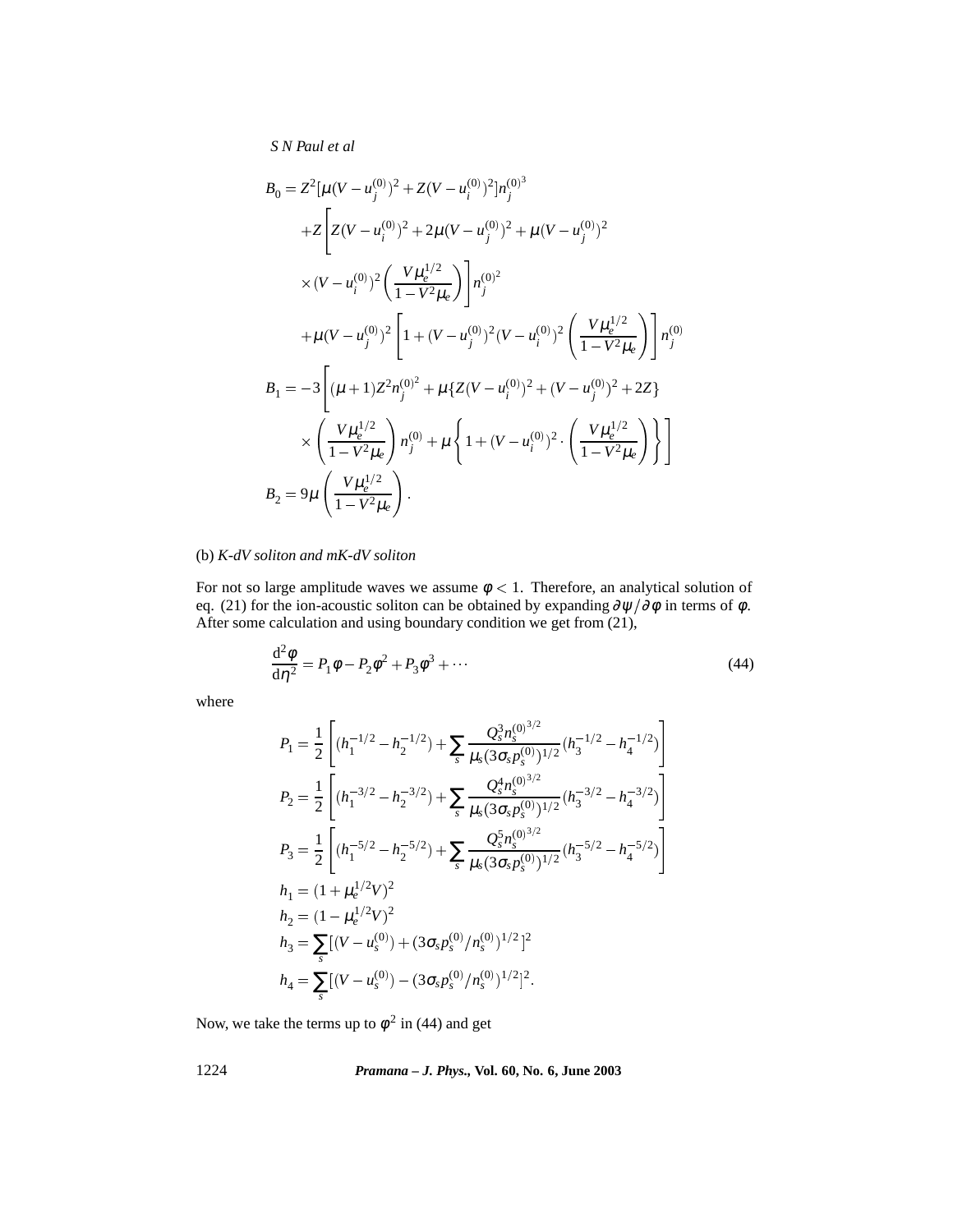$$
\frac{\mathrm{d}^2 \phi}{\mathrm{d}\eta^2} = P_1 \phi - P_2 \phi^2. \tag{45}
$$

From (45), the first-order K-dV soliton solution is obtained as

$$
\phi_{1(K-dV)} = \frac{3P_1}{2P_2} \sec h^2 \theta \quad \text{where} \quad \theta = (P_1/4)^{1/2} \cdot \eta. \tag{46}
$$

The width of the K-dV soliton is given by

$$
\delta_1 = 2P_1^{-1/2}.\tag{47}
$$

From (46) and (47) it is observed that the electron inertia and drift motion of positive ions and negative ions have important contribution on the amplitude and the width of the soliton.

Again by taking the terms up to  $\phi^3$  we get from (44)

$$
\left(\frac{\mathrm{d}\phi}{\mathrm{d}\eta}\right)^2 = \alpha_1\phi^2 - \alpha_2\phi^3 + \alpha_3\phi^4\tag{48}
$$

where

$$
\alpha_1 = P_1
$$
,  $\alpha_2 = 2P_2/3$  and  $\alpha_3 = -P_3/2$ .

Integrating again we get finally the solution of higher order mK-dV soliton

$$
\phi_{2(mK-dV)} = \frac{2\alpha_1}{(\alpha_2^2 - 4\alpha_1\alpha_3)^{1/2} \left[2\cosh^2(\theta) - 1\right] + \alpha_2} \tag{49}
$$

where  $\theta = \eta \sqrt{\alpha_1}/2$ .

The width of the soliton is

$$
\delta_2 = \frac{2}{\sqrt{\alpha_1}} \cosh^{-1} \left\{ \left[ \frac{0.6905 \,\alpha_2}{(\alpha_2^2 - 4\alpha_1 \alpha_3)^{1/2}} + 1.6905 \right]^{1/2} \right\}.
$$
 (50)

In (49) and (50) we see that both the drift motion and the electron inertia have important contribution on the amplitude and width of the ion-acoustic solitary wave in the plasma.

From (46), (47), (49) and (50) we see that drift motion of both the positive and negative ions as well as electron inertia have important contribution on the formation of ion-acoustic soliton in the plasma. However, to get the physical insight of the solitary wave, we have depicted the profiles of the solitary waves in figures  $1-4$  for the plasma having  $(H^+, Cl^-)$ ,  $(H<sup>+</sup>, O<sup>-</sup>)$ ,  $(He<sup>+</sup>, O<sup>-</sup>)$  and  $(He<sup>+</sup>, H<sup>-</sup>)$  ions. In our numerical estimation, we have taken the value of ion temperatures greater than the critical values of it, which are given in tables 1–4. In all the cases, it indicates the first-order K-dV equation gives rarefactive soliton where as second-order mK-dV solution gives compressive solitary waves. Moreover, we observed that due to increase or decrease of the stream velocity, soliton amplitude changes significantly. The variation of width with the negative ion concentration for both the firstorder and higher-order solitons are shown in figure 5. It is observed that for the plasma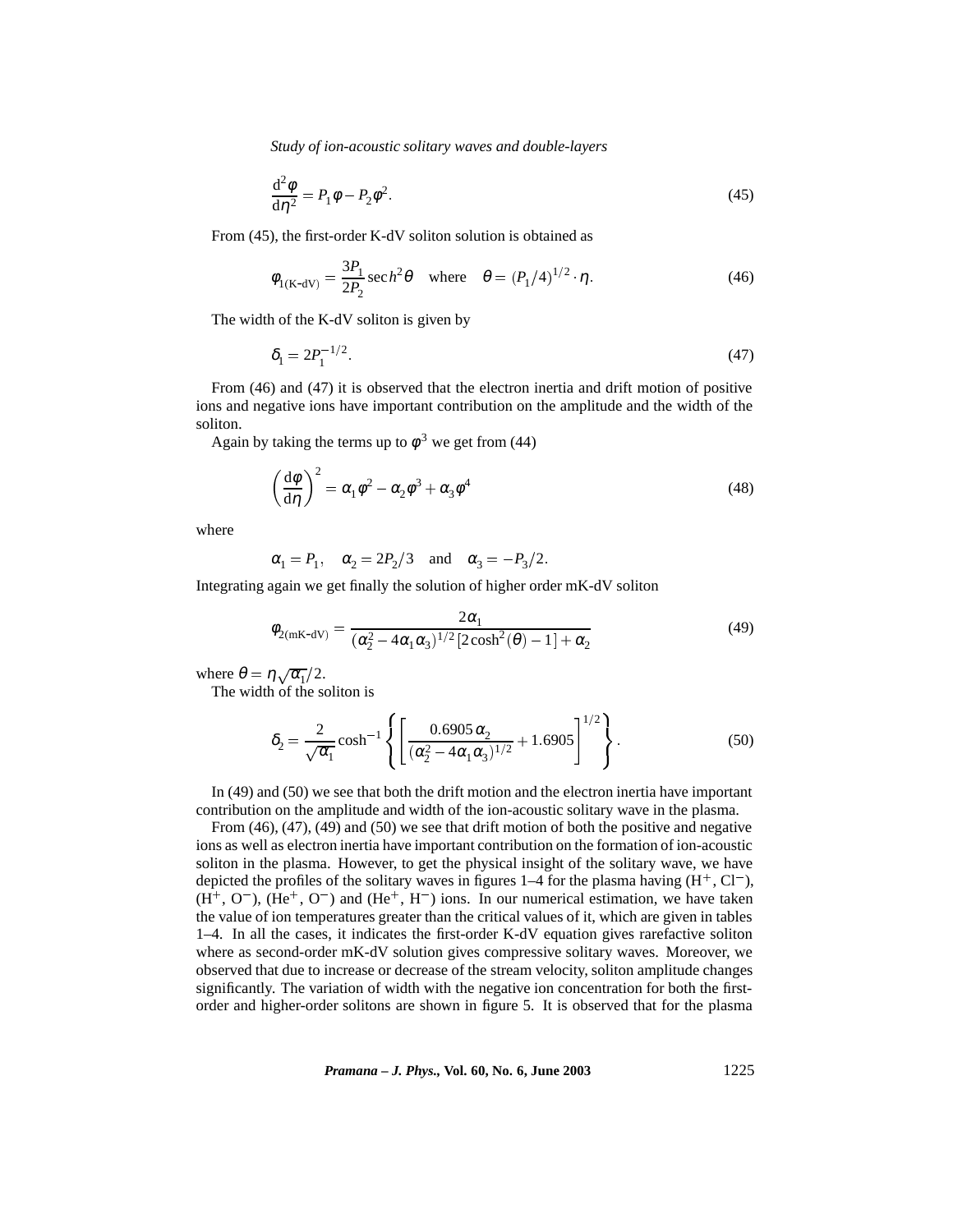

**Figure 1.** The profile of K-dV and mK-dV solitons in  $(H^+, Cl^-)$  plasma for different values of stream velocity and temperature of ions (— first order, - - - second order).



**Figure 2.** The profiles of K-dV and mK-dV solitons in  $(H^+, O^-)$  plasma for different values of temperature and stream velocity of the ions.

having all types of negative ions, the width decreases with the increase of negative ion concentration up to the values of  $\approx 0.6$ –0.7. Moreover, the variation of width for heavy negative ion plasma is more interesting than that for the light negative ion plasma.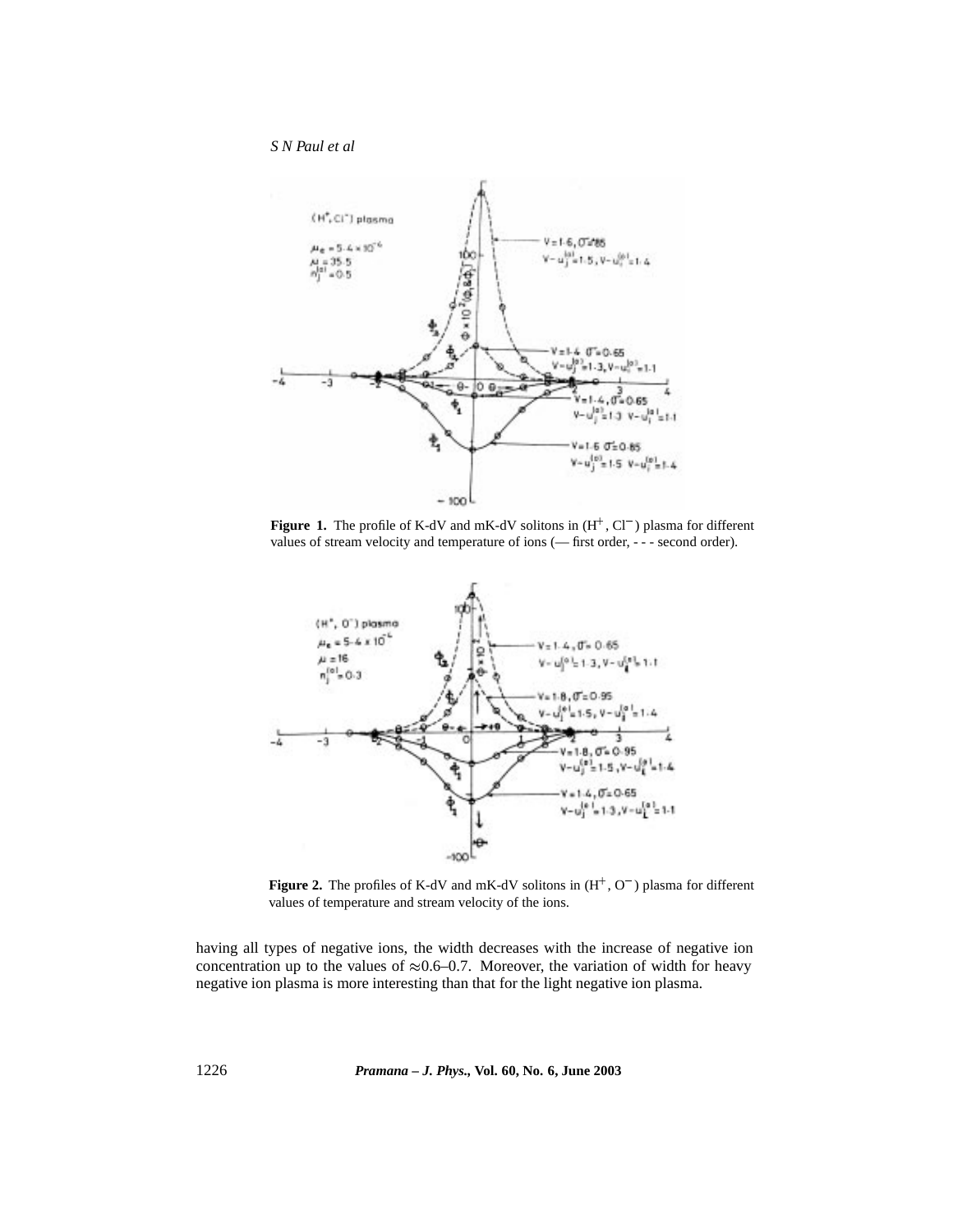| $V - u_i^{(0)} = 0.9, V - u_i^{(0)} = 1.1$ |           |            | $V - u_i^{(0)} = 1.2, V - u_i^{(0)} = 1.3$ $V - u_i^{(0)} = 1.2, V - u_i^{(0)} = 1.3$ |           |            |     |           |            |
|--------------------------------------------|-----------|------------|---------------------------------------------------------------------------------------|-----------|------------|-----|-----------|------------|
| V                                          | $n^{(0)}$ | $\sigma_c$ |                                                                                       | $n^{(0)}$ | $\sigma_c$ |     | $n^{(0)}$ | $\sigma_c$ |
| 1.3                                        | 0.1       | 0.0451     | 1.5                                                                                   | 0.1       | 0.0556     | 1.7 | 0.1       | 0.0556     |
|                                            | 0.2       | 0.1059     |                                                                                       | 0.2       | 0.1338     |     | 0.2       | 0.1337     |
|                                            | 0.3       | 0.1791     |                                                                                       | 0.3       | 0.2310     |     | 0.3       | 0.2305     |
|                                            | 0.4       | 0.2608     |                                                                                       | 0.4       | 0.3414     |     | 0.4       | 0.3406     |
|                                            | 0.5       | 0.3467     |                                                                                       | 0.5       | 0.4595     |     | 0.5       | 0.4585     |
|                                            | 0.6       | 0.4334     |                                                                                       | 0.6       | 0.5805     |     | 0.6       | 0.5791     |

**Table 1.** For  $(He^+, O^-)$  plasma.

**Table 2.** For  $(H^+, O^-)$  plasma.

| $V - u^{(0)} = 1.1, V - u^{(0)} = 1.3$ |           |            | $V - u_i^{(0)} = 1.4, V - u_i^{(0)} = 1.5$ $V - u_i^{(0)} = 1.4, V - u_i^{(0)} = 1.5$ |           |            |     |           |            |
|----------------------------------------|-----------|------------|---------------------------------------------------------------------------------------|-----------|------------|-----|-----------|------------|
| V                                      | $n^{(0)}$ | $\sigma_c$ | V                                                                                     | $n^{(0)}$ | $\sigma_c$ |     | $n^{(0)}$ | $\sigma_c$ |
| 1.4                                    | 0.1       | 0.0545     | 1.6                                                                                   | 0.1       | 0.0656     | 1.8 | 0.1       | 0.1461     |
|                                        | 0.2       | 0.1296     |                                                                                       | 0.2       | 0.1564     |     | 0.2       | 0.4785     |
|                                        | 0.3       | 0.2223     |                                                                                       | 0.3       | 0.2745     |     | 0.3       | 0.9947     |
|                                        | 0.4       | 0.3285     |                                                                                       | 0.4       | 0.4092     |     | 0.4       | 1.6946     |
|                                        | 0.5       | 0.4434     |                                                                                       | 0.5       | 0.5569     |     | 0.5       | 2.5800     |
|                                        | 0.6       | 0.5627     |                                                                                       | 0.6       | 0.7118     |     | 0.6       | 3.6567     |

**Table 3.** For  $(He^+, H^-)$  plasma.

| $V - u^{(0)} = 1.1, V - u^{(0)} = 0.9$ |           |            |     |           |            | $V - u^{(0)} = 1.3, V - u^{(0)} = 1.2$ $V - u^{(0)} = 1.3, V - u^{(0)} = 1.2$ |           |            |
|----------------------------------------|-----------|------------|-----|-----------|------------|-------------------------------------------------------------------------------|-----------|------------|
| V                                      | $n^{(0)}$ | $\sigma_c$ |     | $n^{(0)}$ | $\sigma_c$ |                                                                               | $n^{(0)}$ | $\sigma_c$ |
| 1.3                                    | 0.1       | 0.0508     | 1.5 | 0.1       | 0.0716     | 1.7                                                                           | 0.1       | 0.0707     |
|                                        | 0.2       | 0.1337     |     | 0.2       | 0.1896     |                                                                               | 0.2       | 0.1891     |
|                                        | 0.3       | 0.2296     |     | 0.3       | 0.3291     |                                                                               | 0.3       | 0.3285     |
|                                        | 0.4       | 0.3226     |     | 0.4       | 0.4660     |                                                                               | 0.4       | 0.4657     |
|                                        | 0.5       | 0.4069     |     | 0.5       | 0.5917     |                                                                               | 0.5       | 0.5907     |
|                                        | 0.6       | 0.4825     |     | 0.6       | 0.7035     |                                                                               | 0.6       | 0.7035     |

**Table 4.** For  $(H^+, Cl^-)$  plasma.

| $V - u^{(0)} = 1.3, V - u^{(0)} = 1.1$ |           |            | $V - u_i^{(0)} = 1.5, V - u_i^{(0)} = 1.4$ |           |            | $V - u_i^{(0)} = 1.5, V - u_i^{(0)} = 1.4$ |           |            |
|----------------------------------------|-----------|------------|--------------------------------------------|-----------|------------|--------------------------------------------|-----------|------------|
| V                                      | $n^{(0)}$ | $\sigma_c$ | V                                          | $n^{(0)}$ | $\sigma_c$ |                                            | $n^{(0)}$ | $\sigma_c$ |
| 1.4                                    | 0.1       | 0.0544     | 1.6                                        | 0.1       | 0.0654     | 1.7                                        | 0.1       | 0.0655     |
|                                        | 0.2       | 0.1292     |                                            | 0.2       | 0.1575     |                                            | 0.2       | 0.1572     |
|                                        | 0.3       | 0.2215     |                                            | 0.3       | 0.2729     |                                            | 0.3       | 0.2720     |
|                                        | 0.4       | 0.3274     |                                            | 0.4       | 0.4070     |                                            | 0.4       | 0.4051     |
|                                        | 0.5       | 0.4423     |                                            | 0.5       | 0.5541     |                                            | 0.5       | 0.5513     |
|                                        | 0.6       | 0.5620     |                                            | 0.6       | 0.7089     |                                            | 0.6       | 0.7052     |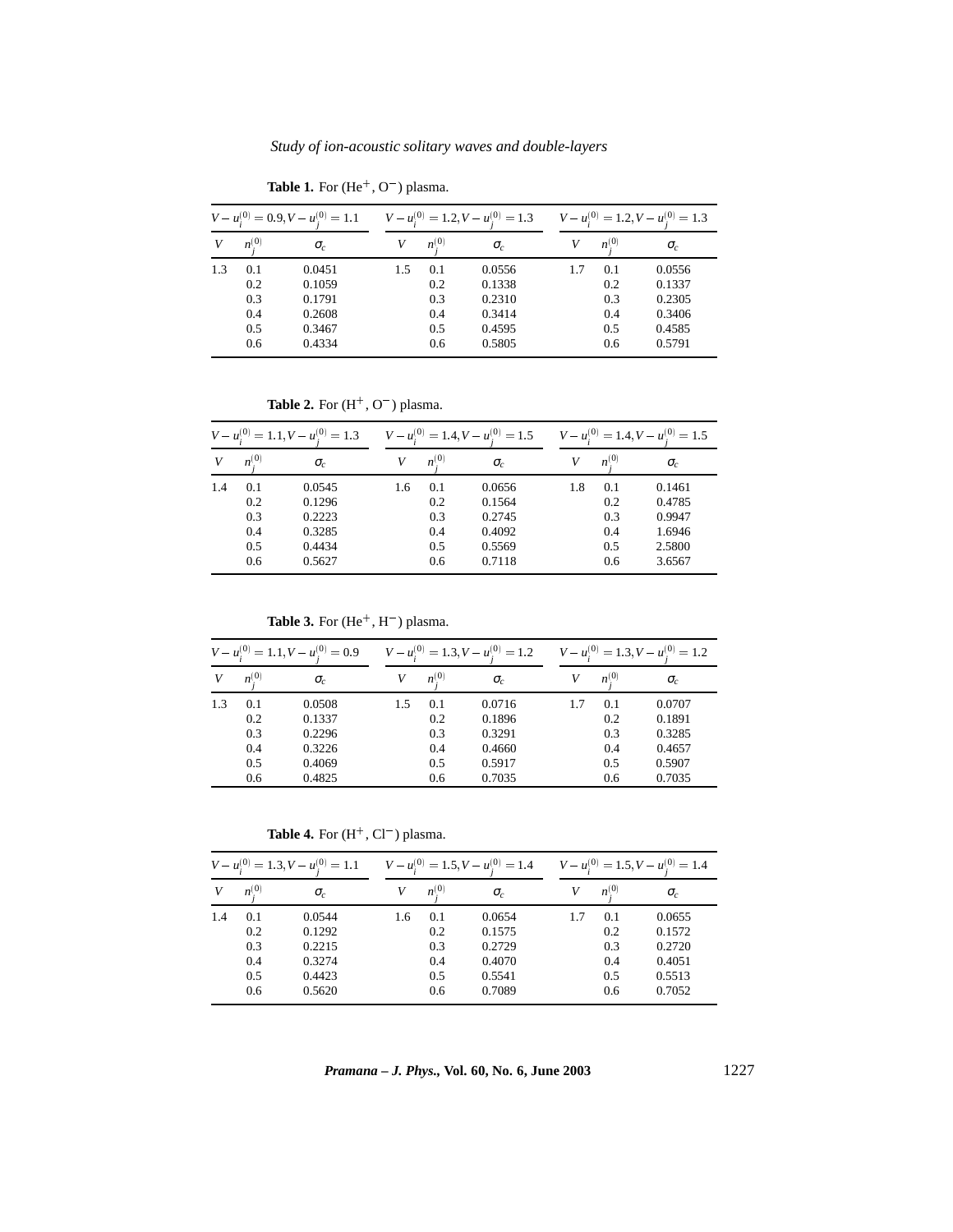

**Figure 3.** (a) The profiles of K-dV and mK-dV solitons in  $(He^+, O^-)$  plasma. (b) The profiles of K-dV and mK-dV solitons in  $(He<sup>+</sup>, O<sup>-</sup>)$  plasma for different values of ion-temperature and phase velocity of the wave.

## **4. Ion-acoustic double-layers**

From eq. (44), the solution for double-layers in a negative-ion plasma can also be obtained. Double-layers will be formed under following conditions:

(i) 
$$
\psi = 0
$$
 at  $\phi = 0$  and  $\phi = \phi_{\text{max}}$   
\n(ii)  $d\psi/d\phi = 0$  at  $\phi = 0$  and  $\phi = \phi_{\text{max}}$ . (51)

Now integrating eq. (44) we obtain

$$
(\mathrm{d}\phi/\mathrm{d}\eta)^2 + \psi(\phi) = 0\tag{52}
$$

where

$$
\psi(\phi) = -\frac{1}{2}P_3\phi^4 + \frac{2}{3}P_2\phi^3 - P_1\phi^2 - K_1.
$$
\n(53)

 $K_1$  is the integration constant which is zero by using (51).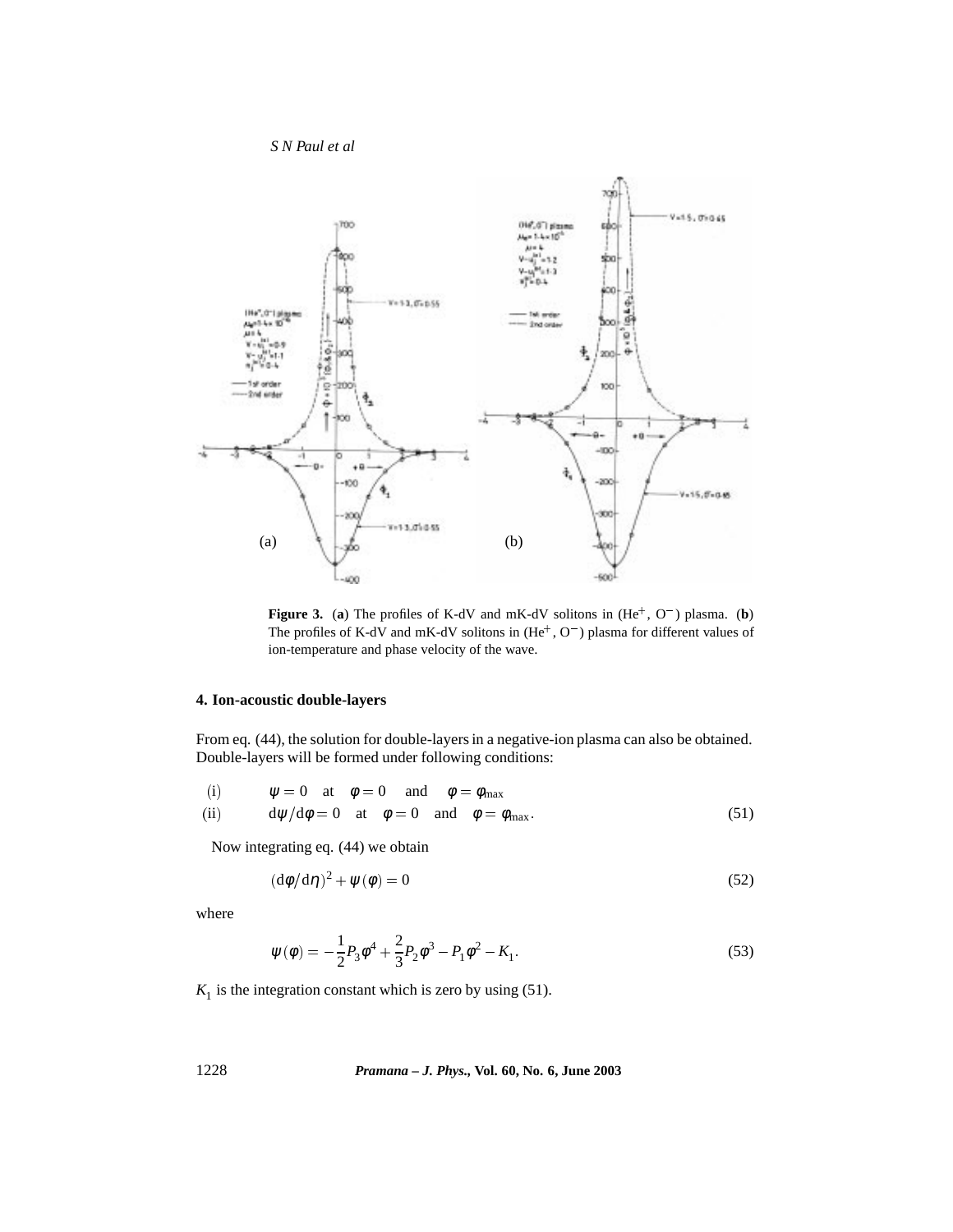

**Figure 4.** The profiles of K-dV and mK-dV solitons in  $(He^+, O^-)$  plasma.



**Figure 5.** The variation widths of solitons in plasma having  $(H^+, O^-)$ ,  $(He^+, O^-)$ ,  $(H^+, Cl^-)$  ions for different negative ion concentrations.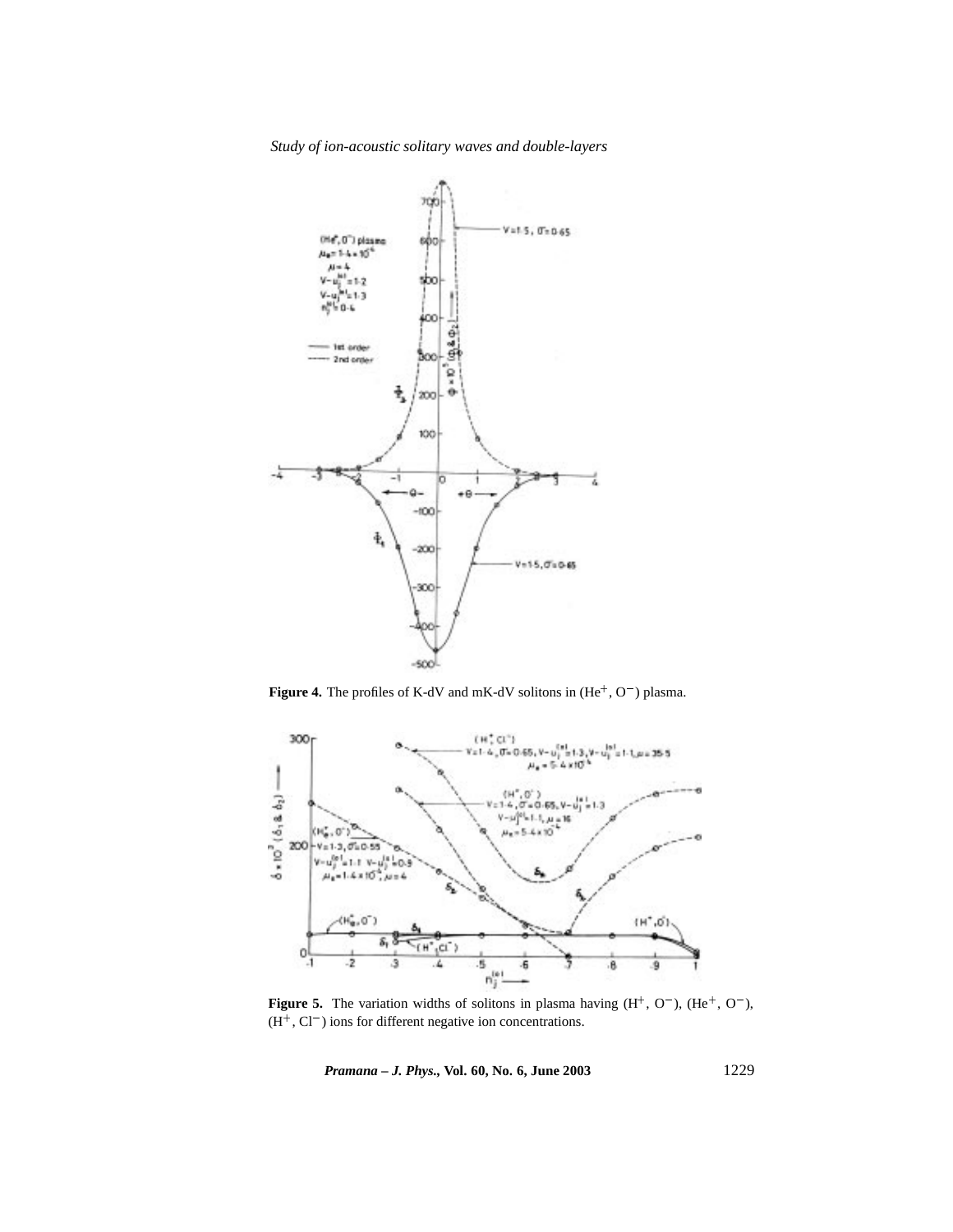Therefore

$$
\psi(\phi) = \frac{1}{12}H_1\phi^4 + \frac{1}{3}H_2\phi^3 - 2H_3\phi^2
$$
\n(54)

or

$$
\psi(\phi,\phi_m)=\frac{1}{12}H_1\phi_1^2(\phi-\phi_m)^2
$$

where

$$
H_1 = -6P_3, \quad H_2 = 2P_2, \quad H_3 = P_1/2
$$

and

$$
\phi_m = -2H_2/H_1
$$

The solution of eq. (52) using eq. (54) is given by

$$
\phi_{\text{DL}}(H_2, H_1, \phi_m) = \frac{1}{2} f(H_2) \cdot \phi_m [1 - \tanh\{(-(1/24)H_1)^{1/2} \cdot \phi_m \cdot \theta'\}]
$$
\n(55)

where

$$
\theta'=\eta-\eta^{}_{0}
$$

It is to be noted that for compressive double-layers  $H_2 > 0$  which gives  $f(H_2) = +1$ . For the rarefactive double-layers  $H_2 < 0$  from which the parameter  $f(H_2) = -1$ .

From the expression (55), it is seen that  $\phi_m$  depends on the plasma parameters, i.e., density of negative ions, stream velocities of the ions, temperature of the ions and also the electron-inertia. To see the characteristics of the structure of double-layers in multicomponent plasma having the negative ions  $(H^+, O^-)$ ,  $(He^+, O^-)$  and  $(He^+, H^-)$ , we have drawn figures 6–8 for different values of negative ion concentration, ionic temperatures and stream velocities and considering electron-inertia. It is observed that the potential of



**Figure 6.** The structure of the double-layers in  $(H^+, O^-)$  plasma.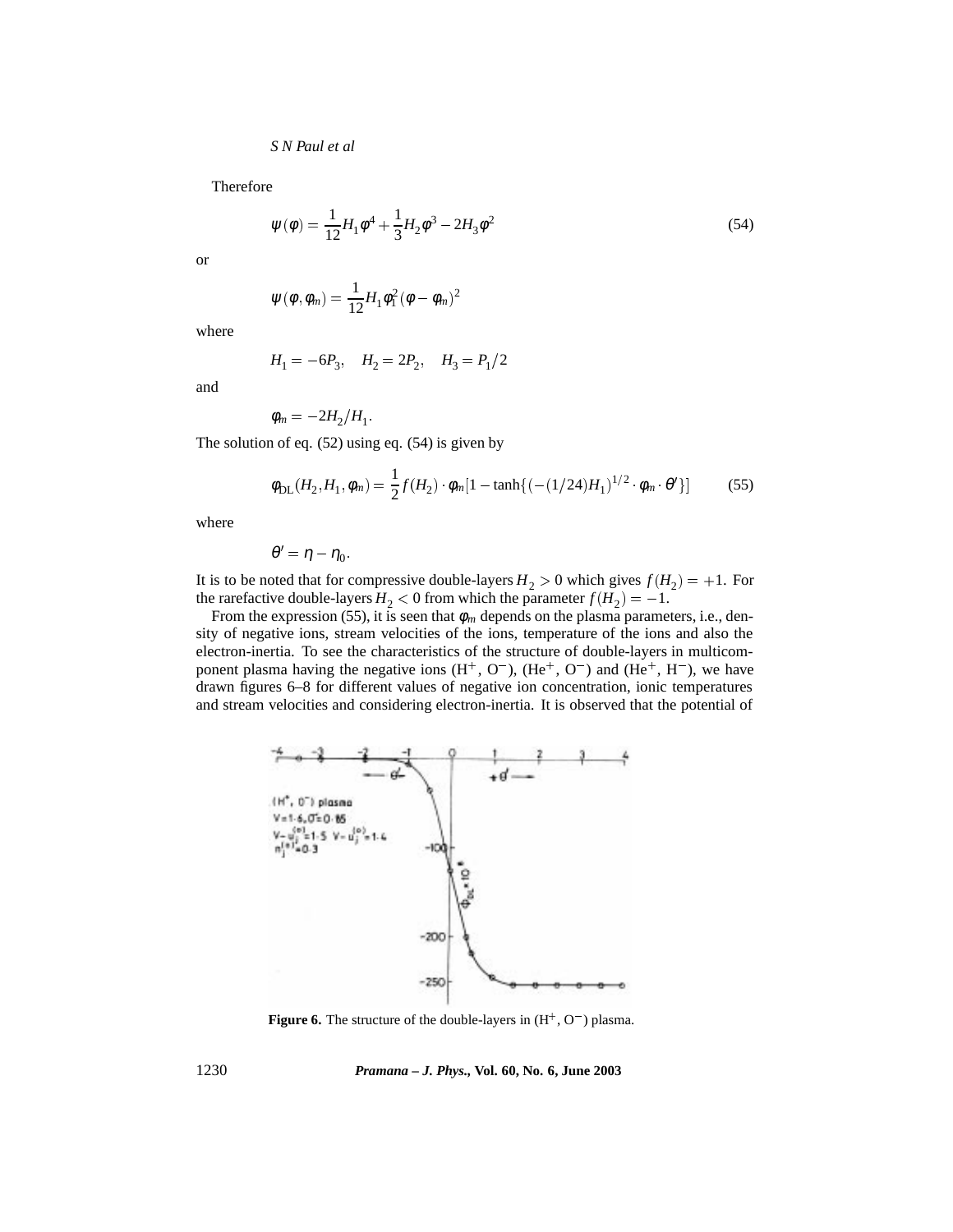

**Figure 7.** The structure of the double-layers in  $(He<sup>+</sup>, O<sup>-</sup>)$  plasma.



**Figure 8.** The structure of the double-layers in  $(He<sup>+</sup>, H<sup>-</sup>)$  plasma.

double-layers  $(\phi_{\text{DL}})$  is larger for (He<sup>+</sup>, H<sup>-</sup>) plasma than that of (H<sup>+</sup>, O<sup>-</sup>) and (He<sup>+</sup>, O<sup>-</sup>) plasmas, i.e., when the mass-ratio of negative ion and positive ion is small, the doublelayers are more prominent. Moreover, it is seen that  $\phi_{DL}$  is negative in the above cases which predicts that only rarefactive double-layers exist in the negative-ion plasma in the presence of electron-inertia.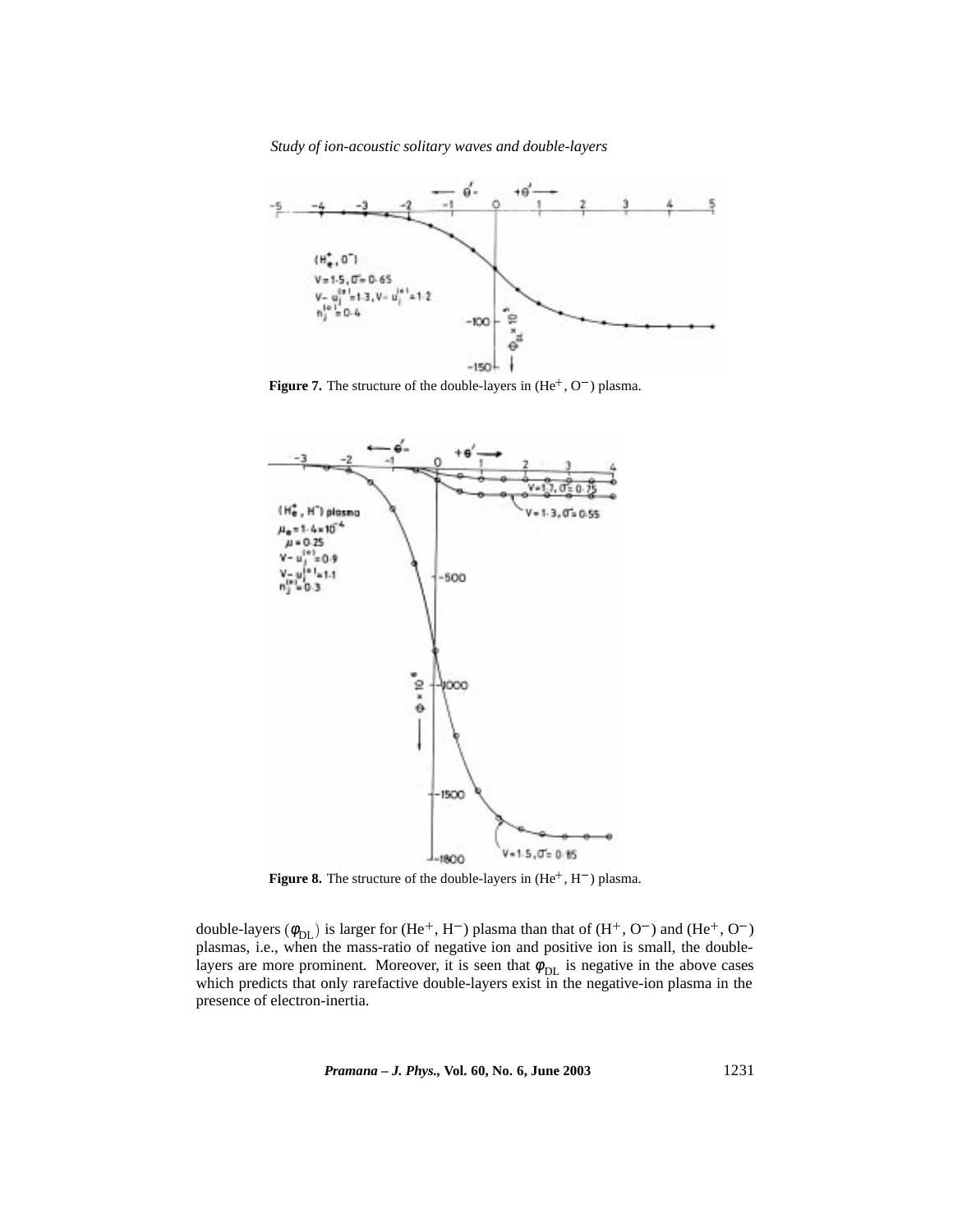#### **5. Concluding remarks**

From our present study we observed that drift motion, ionic temperature and electroninertia have significant role on the formation of ion-acoustic soliton and double-layers in a negative ion plasma. It is to be noted that negative ions are present in space and it can also be produced in the laboratory. Nakamura *et al* [25,26], Ludwig *et al* [27] and other authors experimentally observed the ion-acoustic soliton and double-layers in a negative ion plasma. However, in the presence of drift motion, ion-acoustic soliton and doublelayers have not yet been investigated in the laboratory. So, we are unable to compare our present theoretical results with the experimentally observed values.

For our present analysis, we have considered the plasma to be non-relativistic. But, consideration of relativistic effect would give more important results for the ion-acoustic solitons as indicated by Das and Paul [28], Nejoh [29], Chakraborty *et al* [30], Mondal *et al* [31] and other authors which would be applicable to astrophysical plasmas and laserinduced laboratory plasma.

#### **Acknowledgements**

This work is supported by the Department of Science and Technology, Government of India, under grant DO. NO. SP/S2/K11/PRU(1993) dated 14.09.1998. SNP and SKB are thankful to the IUCAA for providing hospitality under the Associateship Programme.

#### **References**

- [1] H Washimi and T Taniuti, *Phys. Rev. Lett.* **17**, 996 (1966)
- [2] S G Tagare, *Plasma Phys.* **36**, 301 (1986)
- [3] S Watanabe, *J. Phys. Soc. Jpn.* **53**, 950 (1984)
- [4] Y Nakamura and I Tsukabayashi, *J. Plasma Phys.* **34**, 3 (1985)
- [5] S Baboolal, R Bharuthram and M A Hellberg, *J. Plasma Phys.* **46**, 247 (1991)
- [6] W D Jones, A Lee, S M Gleeman and H J Doucet, *Phys. Rev. Lett.* **35**, 1349 (1975)
- [7] G C Das, S N Paul and B Karmakar, *Phys. Fluids* **29**, 2192 (1987)
- [8] H Schamel, *J. Plasma Phys.* **9**, 377 (1973)
- [9] K K Ghosh, D Ray and S N Paul, *Int. J. Theor. Phys.* **31**, 75 (1992)
- [10] F Ott and R N Sudan, *Phys. Fluids* **13**, 1432 (1970)
- [11] K Nishikawa and P K Kaw, *Phys. Lett.* **A50**, 455 (1975)
- [12] N N Rao and R K Varma, *Pramana J. Phys.* **10**, 247 (1978)
- [13] G C Das and S G Tagare, *Plasma Phys.* **17**, 1025 (1975)
- [14] S Watanabe, *J. Phys. Soc. Jpn.* **53**, 950 (1984)
- [15] Y Hase, S Watanabe and H Tanaca, *J. Phys. Soc. Jpn.* **54**, 4115 (1985)
- [16] S G Tagare and R V Reddy, *J. Plasma Phys.* **35**, 219 (1986)
- [17] F Verheest, *J. Plasma Phys.* **42**, 395 (1989)
- [18] S Baboolal, R Bharuthram and M A Hellberg, *J. Plasma Phys.* **46**, 247 (1991)
- [19] S Chattopadhayaya, S K Bhattacharya and S N Paul, *Indian J. Phys.* **B76(1)**, 59 (2002)
- [20] C Y Zhang and H H Khuel, *Phys. Fluids* **B4**, 2517 (1992)
- [21] K Roychowdhury, S N Paul and A Roychowdhury, *Aust. J. Pure Appl. Phys.* **47**, 785 (1994)
- [22] B C Kalita, S N Barman and G Goswami, *Phys. Plasmas* **3**, 145 (1996)